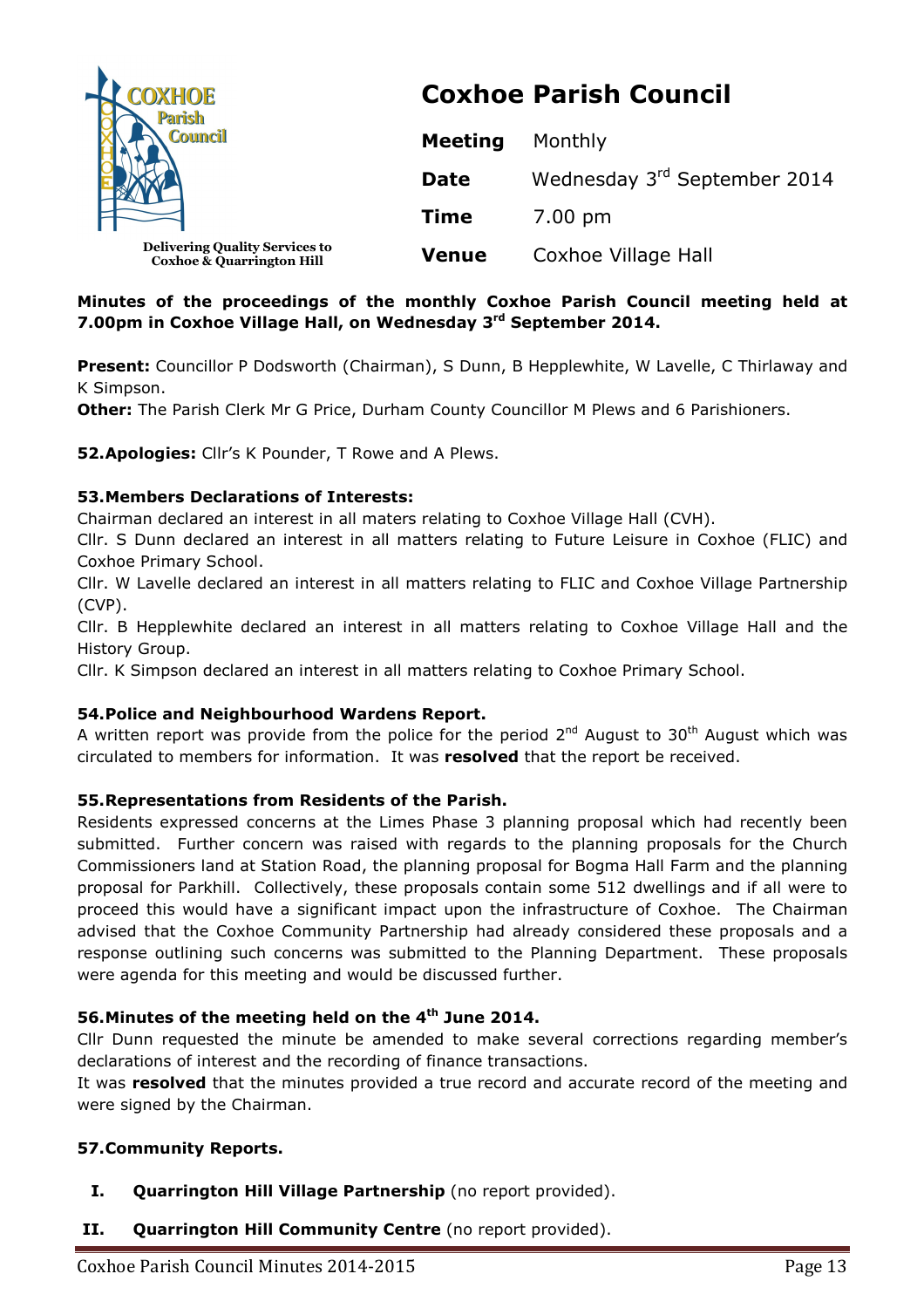### **III. Coxhoe Community Partnership.**

Representatives advised that at the recent meeting the partnership had discussed the planning proposals concerning housing developments.

A security issue had arisen at the Cash Point at the Co-op Store. Concern is expressed at the level of tree and shrub growth that provides coverage. Cllr Dunn advised that he was liaising with the Co-op regarding the project to link the two car parks together and if this can be progressed tree and shrub growth will need to be removed. This will open up the area therefore providing an improvement to the security aspect of the Cash Point. It was **resolved** to accept the report.

### **IV. Coxhoe Village Hall**

Representatives advised that funding applications were being prepared for Heating and Lighting projects to reduce energy costs. It was **resolved** to accept the report.

### **V. Active Life Centre Coxhoe.**

Representatives advised of proposed Xmas and New Year's Eve Parties.

Funding application for the centre continue. The project to cover the roof with photovoltaic cells was halted by Durham County Council due to the terms.

Saturday the 27<sup>th</sup> September is the official opening of the Outdoor Pitch.

A long term member of staff was lost and subsequently replaced. Thereafter the replacement left shortly after. A mini restructure was undertaken to cover this vacant post.

Directors of the centre are confident that by December 2014 they will achieve a financially sustainable position and perhaps start to build up reserves for the future.

It was **resolved** to accept the report.

### **VI. Young People including Coxhoe Youth Room.**

Representatives advised that funding for a feasibility study was pending and would be made in the name of the Parish Council.

A meeting is to be arranged with the Youth Workers.

A consultation exercise with young people from Quarrington Hill and Coxhoe will be undertaken. It was **resolved** to accept the report.

#### **58.Correspondence for Information and Action.**

**i.** The Clerk advised of forthcoming training session run by the County & Cleveland Training Partnership.

It was **resolved** for the Clerk and Cllr S Dunn to attend the 'Setting and Controlling Budgets, Precept and Grants' session to be held at County Hall on the 15<sup>th</sup> October 2014 6pm to 8pm at a cost of £27 per delegate.

- **ii.** The Clerk advised that information was received from the County Durham Youth Offending Service Team who is seeking projects for Young Offenders. It was **resolved** for the Clerk to contact them with projects such as Painting the Village Signs, Pit Wheel, Fencing Works at Quarrington Hill Allotment Site, Stone Pick of the Village Green and Tidy up of the Sensory Garden.
- **iii.** The Clerk advised that an official notification was received from Durham County Council advising that the Potential Temporary Stop Over for Travellers at the Former Pit Baths Site at Kelloe would not proceed any further. It was **resolved** to accept this notification.
- **iv.** The Clerk advised that a reply was received from Durham County Council concerning the Public Footpath No 5 between the Cricketers and the Active Life Centre. They exact cause of the problem remains unknown and the footpath has suffered from periodic excess surface water, which comes and goes and they were looking to see what could be done to help alleviate this problem.

It was **resolved** for the Clerk to reply suggesting that a formal Land Drainage Scheme is install to eradicate this problem.

**v.** The Clerk advised that a reply was received from Durham County Council regarding the dilapidated condition of the former old School Building/Church on the front street at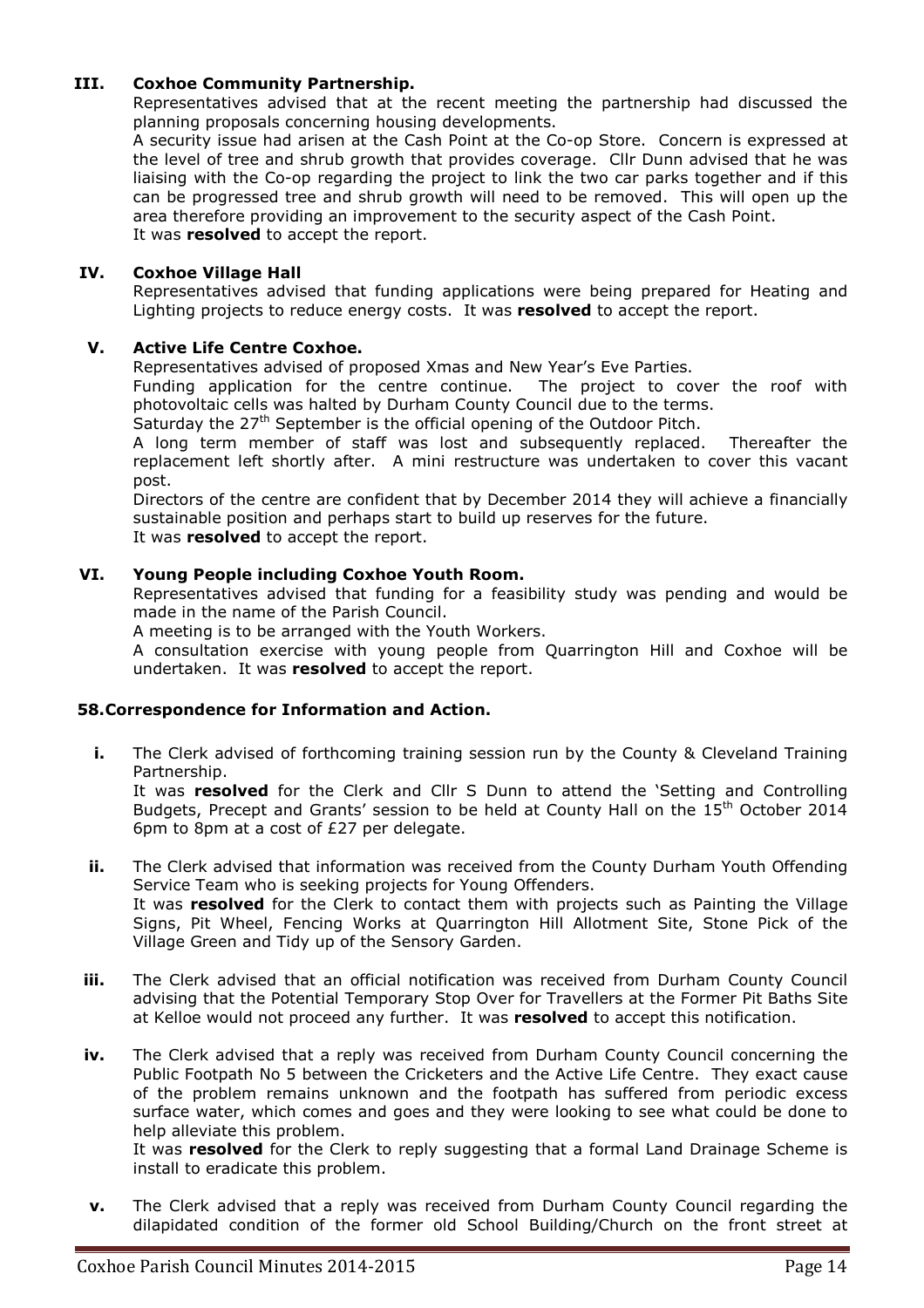Coxhoe. DCC advised they had contacted the owner regarding the concerns and that a solution should be found. If no response was made DCC would take enforcement action. Furthermore, the owner was considering a planning application for the building and site which was at present invalid and may be resubmitted.

It was **resolved** to accept this reply and await further news of impending enforcement action or planning proposal.

- **vi.** The Clerk advised that a reply was received from Durham County Highways regarding the council's request for 'Parking Restrictions' on Church Street. Named officers are assigned to this matter but as yet no response is received. It was **resolved** for the Clerk to peruse this matter with the name officer.
- **vii.** The Clerk advised that a 'Notice of Designation of a Neighbourhood Area by Cassop-Cum-Quarrington Hill Parish Council was now approved by Durham County Council. This notice is provided as the parish council intends to undertake future Neighbourhood Planning activities. Following this notification the Clerk had investigated this issue and many parish and town councils in County Durham have registered themselves as a Neighbourhood Area as part of the process of producing Neighbourhood Plans. With the renewal of the Parish Plan due in 2016 revised plans would need to be produce in the new Neighbourhood Plans format and to this regard Coxhoe should become more involved in the revising its current PP2 in this format.

It was therefore **resolved** for the Clerk to register Coxhoe Parish as a Designated Neighbourhood Area as part of the process and to produce a Neighbourhood Plan and to attend the Neighbourhood Planning meetings run by the County Durham Association of Local Councils.

- **viii.** The Clerk advised of the consultation received from Durham County Council concerning the issue of SMOKE FREE Plays Parks. It was **resolved** that in principal the parish council would support this issue but would not commit to any financial support.
- **ix.** The Clerk advised that a progress report was received from the Community Partnership regarding the Village Sign Improvement Scheme. It was **resolved** to accept the report.
- **x.** The Clerk advised of correspondence received from Cassop-Cum-Quarrington Hill Parish Council regarding the possibility of a three way funding split between Kelloe, Coxhoe and Cassop parishes for the Bowling Green at Kelloe. It was **resolved** that further information be requested Cassop/Kelloe parishes concerning evidence of usage by Coxhoe Parishioners and an indication of the level of support being sought prior to any decision being made.
- **xi.** Members advised of the Village Green Scheme and the Section 106 funds to be released from Hellens and Barratt when house sales reach the  $20<sup>th</sup>$  dwelling. Section 106 funds will be released to Durham County and subsequently redistributed to Coxhoe Parish. An estimated £20,000 is anticipated for the Artwork on the Village Green Project and the developers are seeking to have a public relations exercise on the village green with photocall of local councillors and the Clerk.

It was **resolved** for Cllr S Dunn and the Clerk to partake in this matter.

**xii.** Members advised of the outcome of the meeting with Roger Goodes at Durham County Council concerning the transfer of land. **Coxhoe Village Green Open Space Transfer –Roman Road/Coronation Terrace, Coxhoe.** A number of issues with the land are preventing the disposal from taking place. There is an encroachment on land adjoining Wesley Place. The land is in the ownership of the County Council, with a right of access/egress into/departing from Wesley Terrace, however this does not extend to the parking of cars or to the laid gravel area. There is an area of land which the County Council has continually maintained, which is unregistered. The Land Registry is currently investigating this in the hope of transferring land into the County Council's adjoining registered title. This is a lengthy process and can take up to 8 weeks. Also this is not guaranteed as the Land Registry will fully investigate the request before making a decision.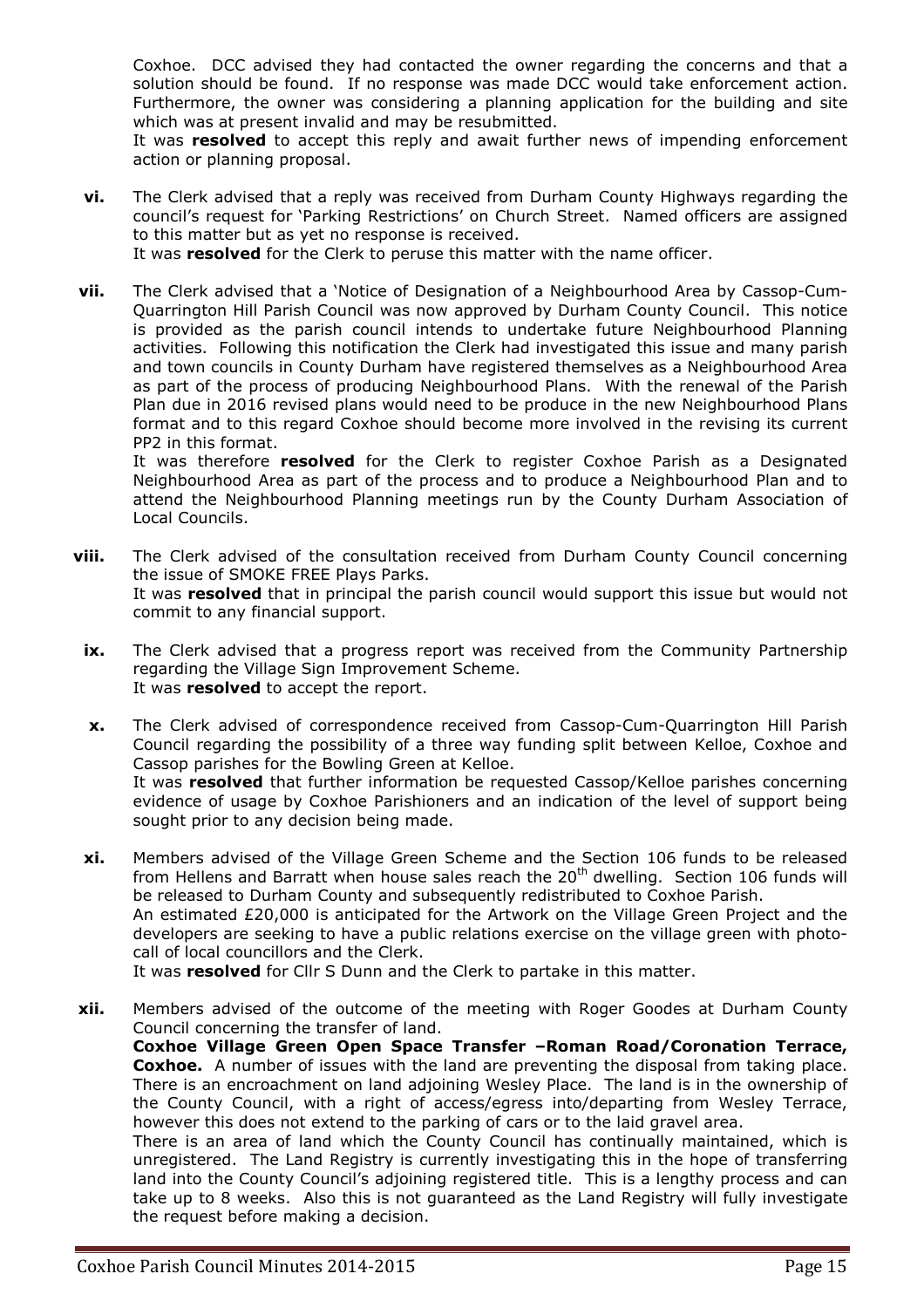Once the encroachment issue has been resolved and the land has been registered into the Council's ownership a delegated decision report will be prepared to declare the land surplus to County Council requirements and agree terms for a disposal to the Parish Council, as previously agreed.

It was **resolved** for the Clerk and Cllr S Dunn to continue with this issue.

**Adjoining parcels including land adjoining Bower Court.** The strategy team is going to look at these parcels of land and will make contact with the Parish Council following investigations. One option would be to obtain a capital receipt from these areas and the Parish would be responsible for payment of the costs and fees in association with any disposal.

It was **resolved** for the Clerk and Cllr S Dunn to continue with this issue.

**Quarrington Hill Allotments.** The assets team is dealing with this matter. The disposal of allotments has been agreed and our legal section has been instructed to proceed, however there are a few matters to look at further which are likely to delay completion including access rights across unregistered land and third party ownership of the road and the location of the water pipe. These details have only been identified recently and it is difficult to say at this stage how long this will take until legal have allocated and advice has been given.

It was **resolved** for the Clerk and Cllr S Dunn to continue with this issue.

**Kingswood at Quarrington Hill.** The Countryside team are continuing to manage the Nature Reserve since DCC acquired the land (managed on behalf of Premier Waste). The team is unaware of the interest from the Parish Council to maintain the land but are happy to speak to them about community involvement.

It was **resolved** for the Clerk and Cllr S Dunn to continue with this issue.

**Quarrington Hill Village Green and green strips.** The assets team has been unable to locate a record of this request and are having difficulty identifying the land in question on the plan supplied. In view of this the Principal Estates Management Officer from the assets team is going to investigate this matter further and will contact the Parish Council directly to discuss.

It was **resolved** for the Clerk and Cllr S Dunn to continue with this issue.

**Provision of grit bins.** DCC advised that they were unable to supply any additional salt bins as requested. The issue we have is not with the cost of the bins but with the additional service costs required to maintain these bins as they are already working at full capacity.

It was **resolved** that the Chairman would make enquiries regarding the provision and cost of Dumpy Bags to be provide via a private contractor.

#### **59.Durham County Councillor update.**

Cllr Plews circulated a written report covering the council's Customer First Strategy; First World War Commemoration, Seaham Beach Dog Ban, Lumiere Evaluation, Children's Centres, Tax Relief System, Medium Term Financial Plan, Housing Revenue Account, Atom Bank in Durham, Brass and the Youth Justice Plan.

It was **resolved** that the report be received.

Members of the council gave their sincere thanks to Cllr M Plews and fellow county councillor's serving the parish area for their sterling efforts during the Travelers visit and involvement with the Temporary Stop Over at Kelloe.

#### **60.Revised Standing Orders for the Council.**

The Clerk circulated a draft of the new Standing Orders for member's consideration. Feedback on this draft should be returned to the Clerk who will compile a list of issues raised by members for clarification/discussion at the next meeting prior to any formal adoption. Members requested that a copy of this document is emailed to them.

#### **61.Revised Financial Regulations for the Council.**

The Clerk circulated a draft of the new Financial Regulations for member's consideration. Feedback on this draft should be returned to the Clerk who will compile a list of issues raised by members for clarification/discussion at the next meeting prior to any formal adoption. Members requested that a copy of this document is emailed to them.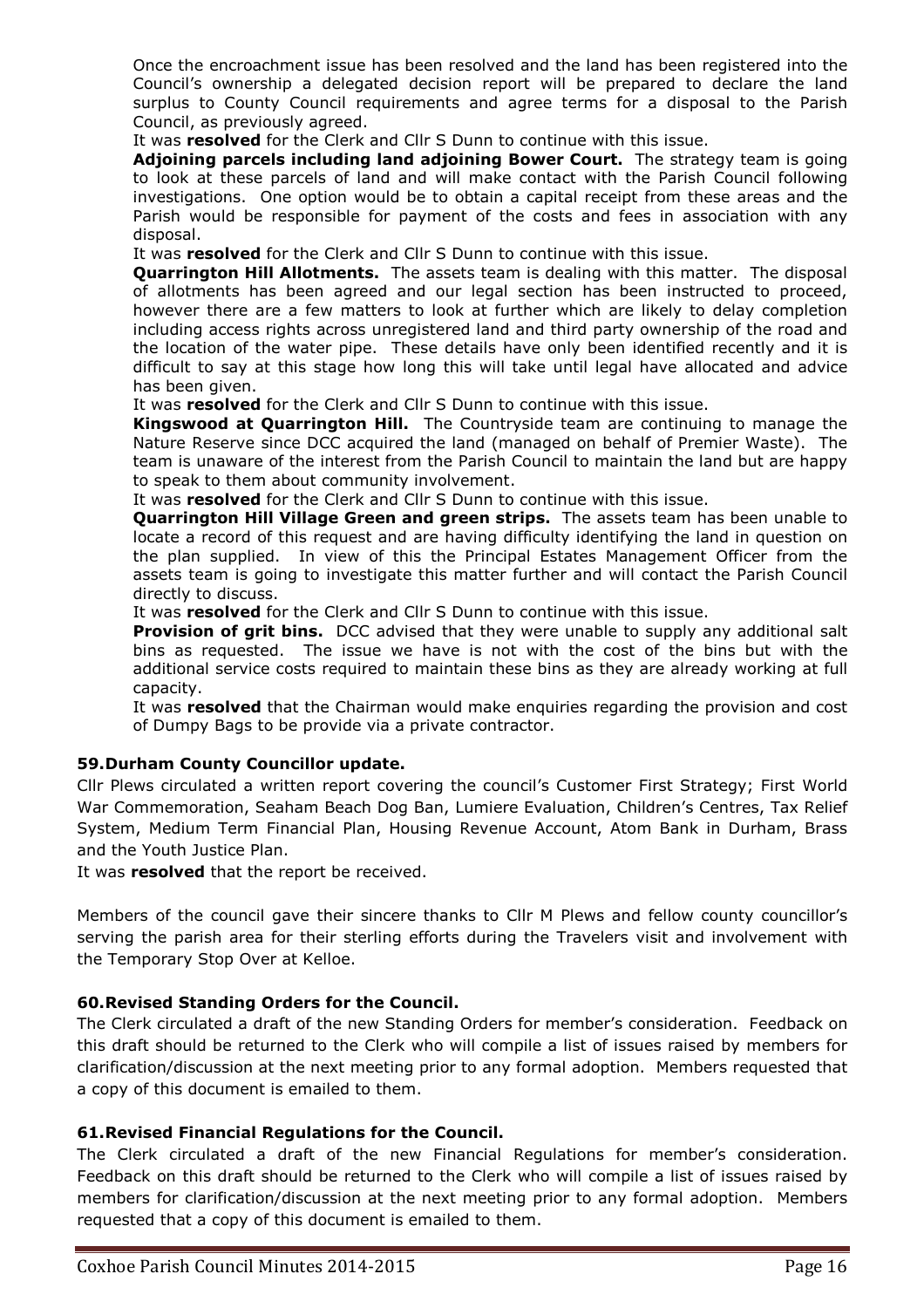## **62.Planning Matters. Applications submitted or under consideration.**

**Planning proposals DM/14/00338/OUT (Church Commissioners Land), DM/14/01771/OUT (Parkhill), DM/14/01858/OUT (The Lime) and DM/14/02041/FPA.**  It was **resolved** that the Clerk would provide a written objection to these proposals similar to that already submitted by Coxhoe Community Partnership. In addition, the Clerk would include a need to extend the 30mph zone from the Motorway Crossing roundabout past the Station Road Junction up towards the Quarry entrance and a significant increase in traffic would only add to traffic issues. Furthermore, the planning authority should be advised of the current efforts of the Parish Council and Coxhoe Community Partnership to close the Cornforth Lane Road to through traffic and that Bus stops would be required along the A177 road to compensate diverted buses.

Planning Proposal DM/14/02003/MIN No objections raised. Planning Proposal DM/14/01377/AD No objections raised. Planning Proposal DM/14/02334/FPA No objections raised.

| DM/14/01549/FPA         | 10 Co-operative Terrace, Coxhoe, | Two Storey Rear Extension               |
|-------------------------|----------------------------------|-----------------------------------------|
| Mr N Richardson         | Durham DH6 4DQ                   |                                         |
| Co-operative Estates    | The Co-operative Food, Petterson | Instalment of two new shop front        |
|                         | Dale, Coxhoe, Durham DH6 4HA     | windows to the front and side of the    |
|                         |                                  | building.                               |
| DM/14/01680/FPA         | 1 Mulberry                       | Erection of single storey pitched roof  |
| Mr & Mrs Prescott       | Coxhoe, DH6 4SN                  | extension to rear of existing dwelling. |
| DM/14/01724/FPA         | 11 Coronation Terrace            | Detached Garage.                        |
| Mr A G Burgess          | Coxhoe, DH6 4HG                  |                                         |
| DM/14/01736/FPA         | 75 Green Crescent                | Erection of second storey pitched roof  |
| Mr & Mrs Coburn         | Coxhoe, Durham                   | extension to side and two storey        |
|                         | DH <sub>6</sub> 4BD              | pitched roofed extension to rear of     |
|                         |                                  | existing dwelling.                      |
| DM/14/01704/AD          | The Co-operative Food            | 1 No. illuminated Fascia sign,          |
| Food Programme Delivery | Petterson Dale, Coxhoe, Durham   | illuminated totem sign and 7 post       |
| Orchid Group            | DH6 4HA                          | signs.                                  |

### **Planning Applications Approved by Durham County Council.**

# **63.Finance.**

# **63.1 The Schedule of payments for August and September were distributed for members information**

Members **resolved** to accept the schedule of payments for the two months; vouchers 400625 to 400850 for August and vouchers 400851 to 400582 for September).

## **63.2 Account Balances.**

The account balances were illustrated in the schedule of payments. Members **resolved** to accept the council's financial position.

## **63.3 Recoverable VAT.**

The Clerk provided and illustration of the recoverable VAT claim made and a future claim to be made shortly afterwards and the effect of this income on the account balances.

Members noted the council's position with regards to the outstanding VAT claims.

## **63.4 Cash Flow.**

The Clerk provided an illustration of the council's present cash flow which was very much reduce and expressed caution for future expenditure. In order to address